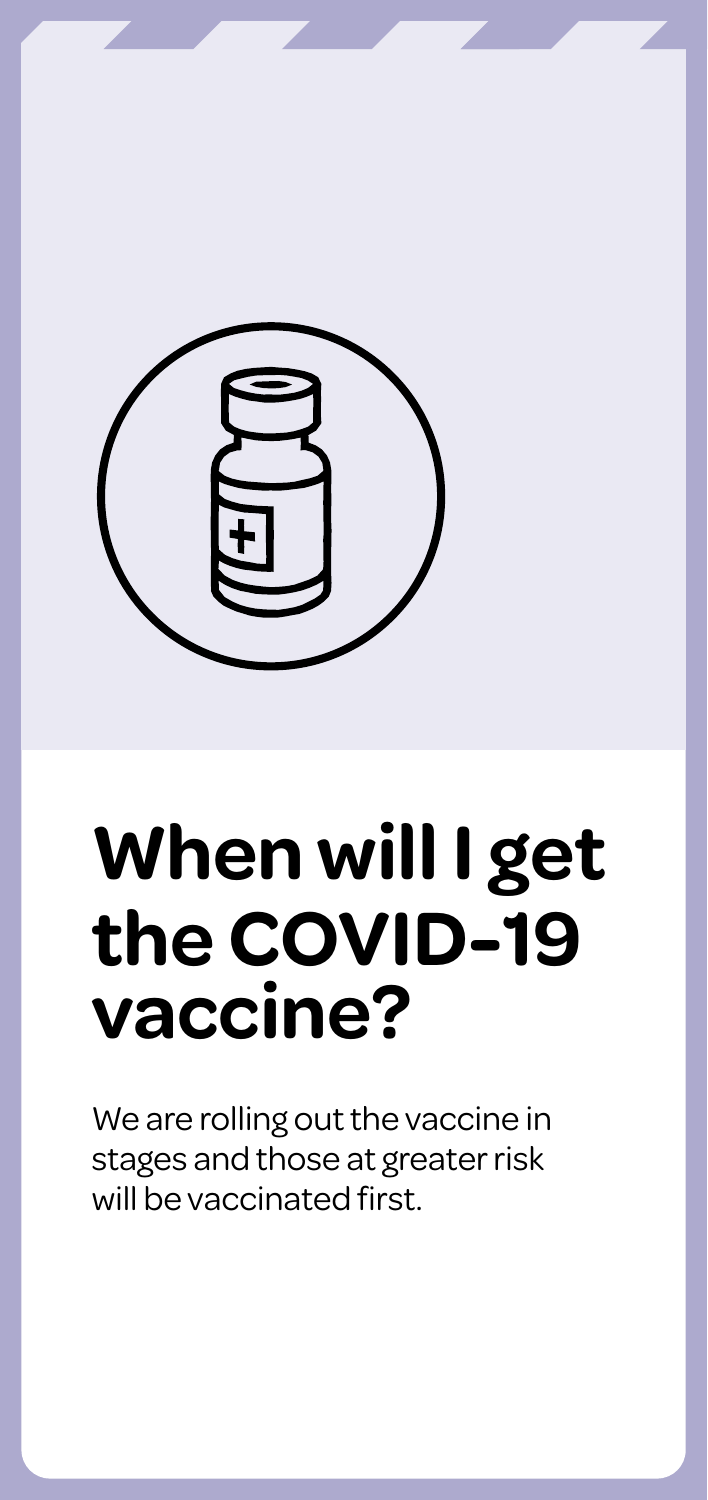### **Rōpū tahi** *Group 1*



#### **Protect our border and MIQ workers**

- Border and managed isolation and quarantine (MIQ) employers and employees and the people they live with.
- Cleaners, nurses in MIQ, security staff, customs and border officials, hotel workers, defence and police staff who are eligible to be rotated into MIQ, airline staff, port authorities and vaccinators.

**WHEN: February 2021**

### **Rōpū rua** *Group 2*



**Protect our high-risk frontline workers and people living in high-risk places**

- Frontline healthcare and disability workers who are at greater risk of getting COVID-19.
- Older Māori and Pacific people cared for by whānau (and the people they live with and their carers).
- Anyone 65+ or with a relevant underlying health condition or disability living in the Counties Manukau DHB area.
- People working/living in long-term residential care.

#### **WHEN: March – May 2021**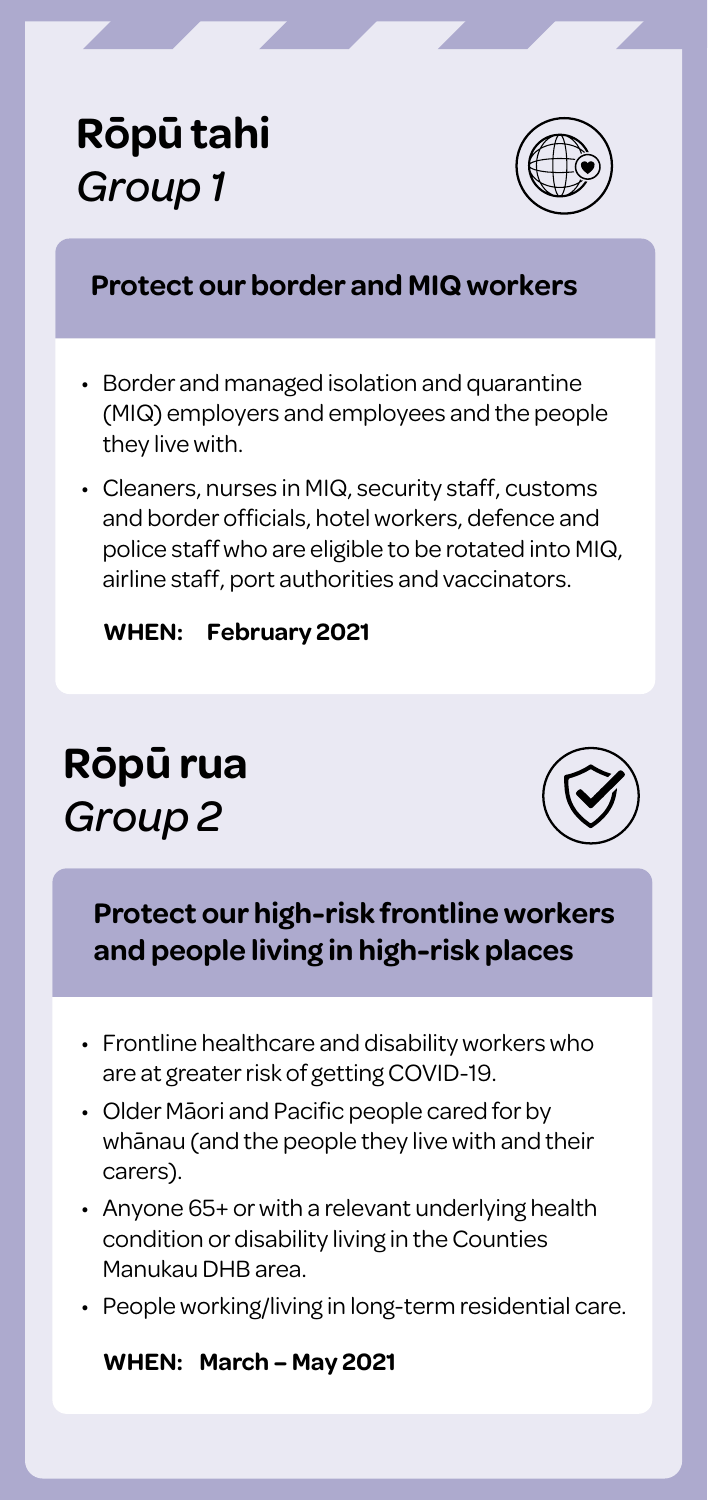### **Rōpū toru** *Group 3*



#### **Protect the people who are at risk of getting very sick from COVID-19**

- People in New Zealand aged 65 years and over, people with relevant underlying health conditions, and disabled people.
- Adults in custodial settings.

#### **WHEN: May 2021 onwards**

### **Rōpū whā** *Group 4*



#### **Protect everyone**

- Our general population aged 16 years and over.
- We want to empower everyone in Aotearoa with the opportunity to protect themselves, their whānau and our communities by getting vaccinated against COVID-19.

#### **WHEN: July 2021 onwards**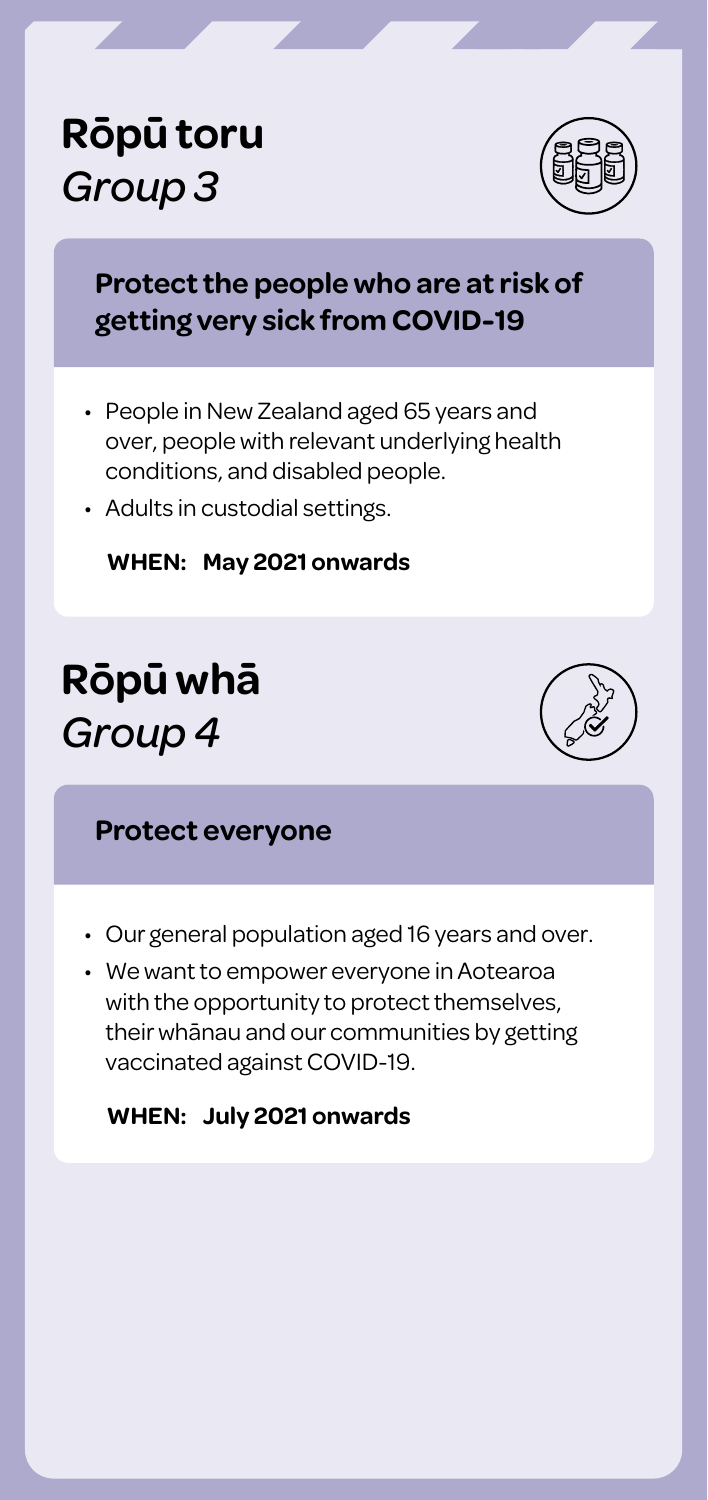# **How will I know when it's time to get my vaccination?**

### **Group 2**

#### **High-risk frontline healthcare workers**

If you are a high-risk frontline healthcare worker in Group 2, you will receive an invitation to be vaccinated from either your employer, local DHB or health provider. You do not have to do anything yourself to set up your appointment.

If you have not received an invitation by mid-April, you should speak to your employer or local DHB.

There will be a range of different ways you will be able to get your vaccination. These may include: at your doctor, pharmacy, medical and hauora centre, local community clinic, pop-up centre, marae or workplace. Your invitation will detail where you can go in your area to get your vaccination.

#### **Others in Group 2**

If you are in Group 2 but are not a high-risk frontline healthcare worker (e.g. you work or live in residential care, are cared for by whānau, or are at high-risk and live in the Counties Manukau DHB area), you do not need to do anything yet.

The Ministry of Health is working with DHBs, healthcare providers, and community representatives to finalise how you will get your vaccination invitation and options for where you can get your vaccination. We will provide more details soon.

**If you're in Group 1 or 2**, get the COVID-19 vaccine before getting a flu or measles vaccine. \*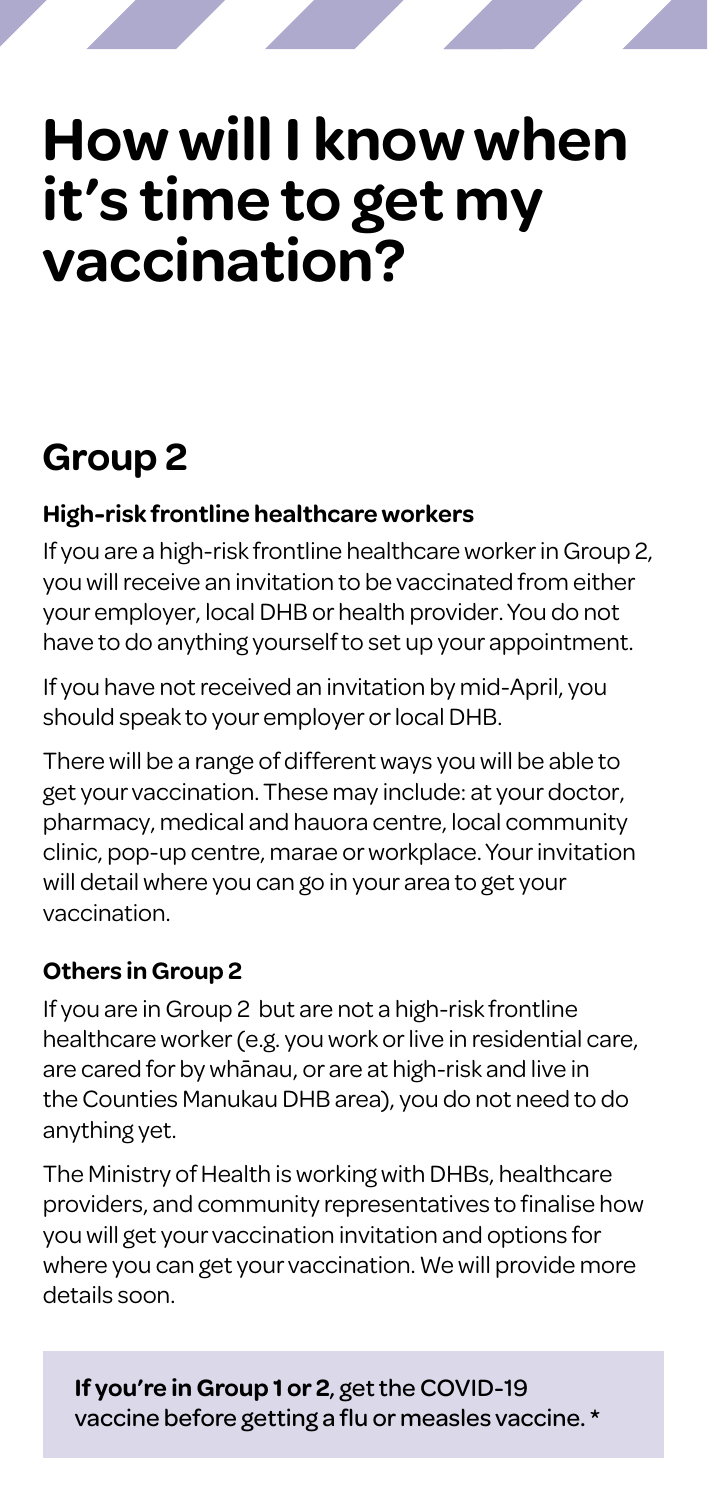### **Groups 3 and 4**

If you are in Group 3 or 4, you do not need to do anything yet. We'll let you know when it's your turn. You'll be offered the vaccine at different times depending on what group you fall under and when vaccine supply is available.

It's important to know that if you don't get vaccinated at the same time as the rest of your group, it's not too late. You can still get vaccinated later.

There is enough vaccine for everyone in New Zealand.

**If you're eligible for a free flu vaccine**, you may be able to get it before your COVID-19 vaccine. \*

**If you're under 30**, you may want to get a measles vaccine before your COVID-19 vaccine.

**\* You need to leave a gap of 2 weeks between your flu and COVID-19 vaccinations, and a gap of 4 weeks between your measles and COVID-19 vaccinations.**